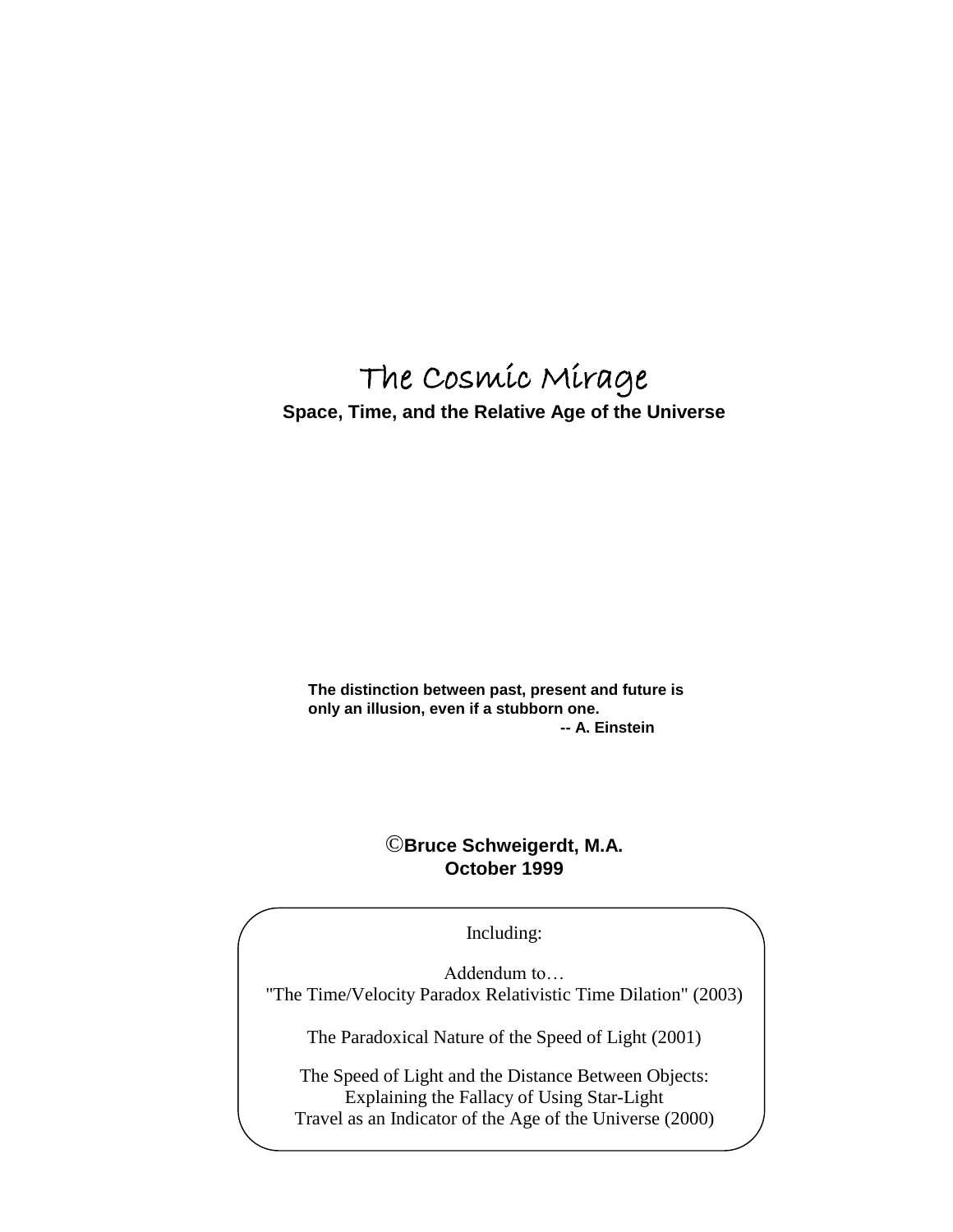## **• The Cosmic Mirage • Space, Time, and the Relative Age of the Universe Bruce Schweigerdt, M.A. October 1999**

#### **Introduction**

It is not difficult for the serious and discerning student of science, Creation, and the recent origins of things to refute the doctrines of scientific naturalism (scientism) and Darwinian Evolution from a geological and biological standpoint. For scientism and evolution are founded on one basic and highly spurious assumption — the Uniformitarian Principle; namely "the present is key to the past." That is, the progress of time and events as we see, experience, and know them today is approximately the same as the historical progress of time and events since the onset of the universe.

The student of the Bible, however, has an entirely different understanding of this history; namely, that *two* dramatic and singular events have occurred since the genesis of the universe: The Creation Week (In The Beginning…), and the cataclysmic event known as the Genesis Flood. A proper understanding of these two events — both guided and controlled — is absolutely essential to a proper rendering of the flow of time and of history, and a correct understanding to the age of the universe.

Consider the following number sets:

| The Progress of Time<br>It takes a clock 17 minutes to advance 1,000 seconds;<br>It takes a clock 3 hours to advance 10,000 seconds;<br>It takes a clock 1 day to advance 100,000 seconds;<br>It takes a clock 11 days to advance 1 million seconds;<br>It takes a clock 32 years to advance 1 billion seconds;<br>It takes a clock 32,000 years to advance 1 trillion seconds!<br>The Dimension of Distance<br>Light travels at the rate of 186,000 miles per second;<br>-That is 669,600,000 miles per hour. |  |  |  |  |  |  |  |  |
|----------------------------------------------------------------------------------------------------------------------------------------------------------------------------------------------------------------------------------------------------------------------------------------------------------------------------------------------------------------------------------------------------------------------------------------------------------------------------------------------------------------|--|--|--|--|--|--|--|--|
|                                                                                                                                                                                                                                                                                                                                                                                                                                                                                                                |  |  |  |  |  |  |  |  |
|                                                                                                                                                                                                                                                                                                                                                                                                                                                                                                                |  |  |  |  |  |  |  |  |
|                                                                                                                                                                                                                                                                                                                                                                                                                                                                                                                |  |  |  |  |  |  |  |  |
|                                                                                                                                                                                                                                                                                                                                                                                                                                                                                                                |  |  |  |  |  |  |  |  |
|                                                                                                                                                                                                                                                                                                                                                                                                                                                                                                                |  |  |  |  |  |  |  |  |
|                                                                                                                                                                                                                                                                                                                                                                                                                                                                                                                |  |  |  |  |  |  |  |  |
|                                                                                                                                                                                                                                                                                                                                                                                                                                                                                                                |  |  |  |  |  |  |  |  |
|                                                                                                                                                                                                                                                                                                                                                                                                                                                                                                                |  |  |  |  |  |  |  |  |
|                                                                                                                                                                                                                                                                                                                                                                                                                                                                                                                |  |  |  |  |  |  |  |  |
|                                                                                                                                                                                                                                                                                                                                                                                                                                                                                                                |  |  |  |  |  |  |  |  |
|                                                                                                                                                                                                                                                                                                                                                                                                                                                                                                                |  |  |  |  |  |  |  |  |

— In one year's time, light travels 6,000,000,000,000 miles.

One Light-year is the distance it takes light to travel in one year, i.e., 6,000,000,000,000 miles.

— The current theories of astronomy place the farthest galaxy from the earth at 18,000,000,000 light-years.

— This means that the galaxy most removed from us is 108,000,000,000,000,000,000,000 miles away!

 — That is 108,000,000,000 trillion, or — 108 BILLION-TRILLION miles distant!!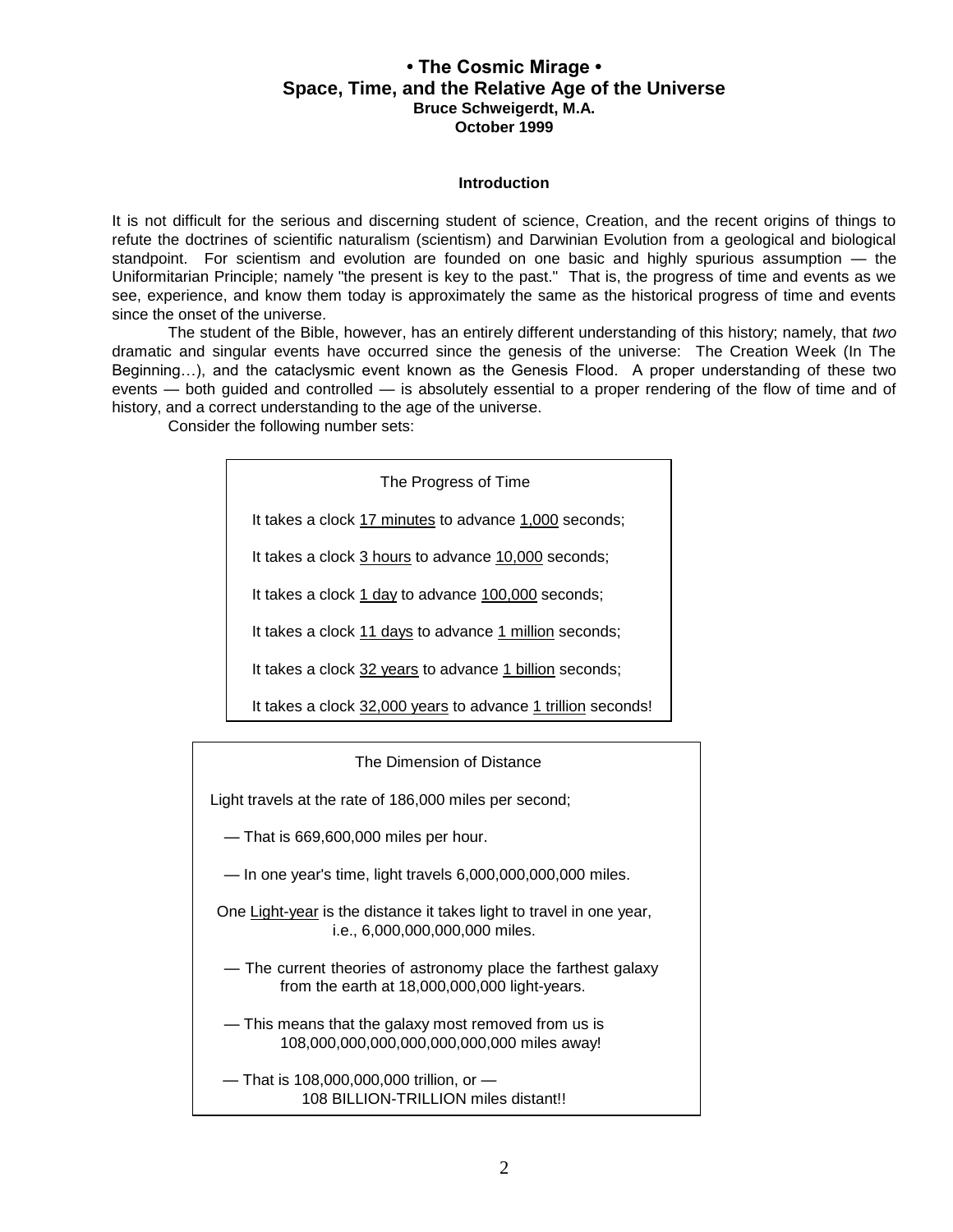| One park service naturalist at Arches National Park tried to demonstrate for his audience<br>what 300 million years means in geological time by using this analogy:                                                                                                                                                                                                      |  |  |  |  |  |  |  |
|--------------------------------------------------------------------------------------------------------------------------------------------------------------------------------------------------------------------------------------------------------------------------------------------------------------------------------------------------------------------------|--|--|--|--|--|--|--|
| • Suppose one foot-step to equal 100 years -<br>· Each mile walked would equal 560,000 years -                                                                                                                                                                                                                                                                           |  |  |  |  |  |  |  |
| Question: How many miles then, to equal 300,000,000 years?                                                                                                                                                                                                                                                                                                               |  |  |  |  |  |  |  |
| Answer: 535 miles - the distance from Arches National Park to somewhere in Idaho.                                                                                                                                                                                                                                                                                        |  |  |  |  |  |  |  |
| Implication: We can live with that! Most of us, if we had to, could walk that<br>distance without too much difficulty.                                                                                                                                                                                                                                                   |  |  |  |  |  |  |  |
| Therefore a speculative abstract can be made to sound reasonable!                                                                                                                                                                                                                                                                                                        |  |  |  |  |  |  |  |
| But the naturalist should be more honest with his analogies. We don't walk through life 100 years at<br>a time, but instead one day — yes, even one step at a time.<br>Suppose each step then, to equal one second of time. Taking a leisurely stroll through life,<br>averaging 15 miles per day, a person would need to walk around the world 10,500 times in order to |  |  |  |  |  |  |  |
| equal 300 million years!<br>Now that thought is irrational and completely unrealistic; and that is <i>only</i> 300 million years!                                                                                                                                                                                                                                        |  |  |  |  |  |  |  |
| According to the Uniformitarian Principle and the doctrine of evolution, the earth is at least 4,600<br>million years old. It would take an extraordinary amount of faith to believe in such a notion.                                                                                                                                                                   |  |  |  |  |  |  |  |
| We have been given tremendous mental faculties that allow us to speculate about things. However,<br>in utilizing these abilities we must be rational enough to make reasonable assumptions that will lead<br>us to realistic conclusions.                                                                                                                                |  |  |  |  |  |  |  |
|                                                                                                                                                                                                                                                                                                                                                                          |  |  |  |  |  |  |  |

Now consider this vocabulary set:

TIME: **a.** A nonspatial continuum in which events occur in apparently irreversible succession from the future through the present to the past. **b.** An interval separating two points on this continuum; a duration.

Time is the direct result of motion in space. In time, events occur in succession.

- ETERNITY: Infinite *duration*. "Events" occur simultaneously.
- LIGHT: Electromagnetic radiation visible to the human eye. Also, electromagnetic radiation of any wavelength.
- GRAVITY: The natural force of attraction exerted by a celestial body upon objects at or near its surface, tending to draw them toward the center of the body.
- RELATIVITY: A theory in physics that considers mass and energy to be equivalent and that states that a moving object will experience changes in size and time which are related to its speed; however, these changes are only noticeable at speeds approaching that of light.
- PARADOX: A statement that seems contrary to common sense and yet is perhaps true.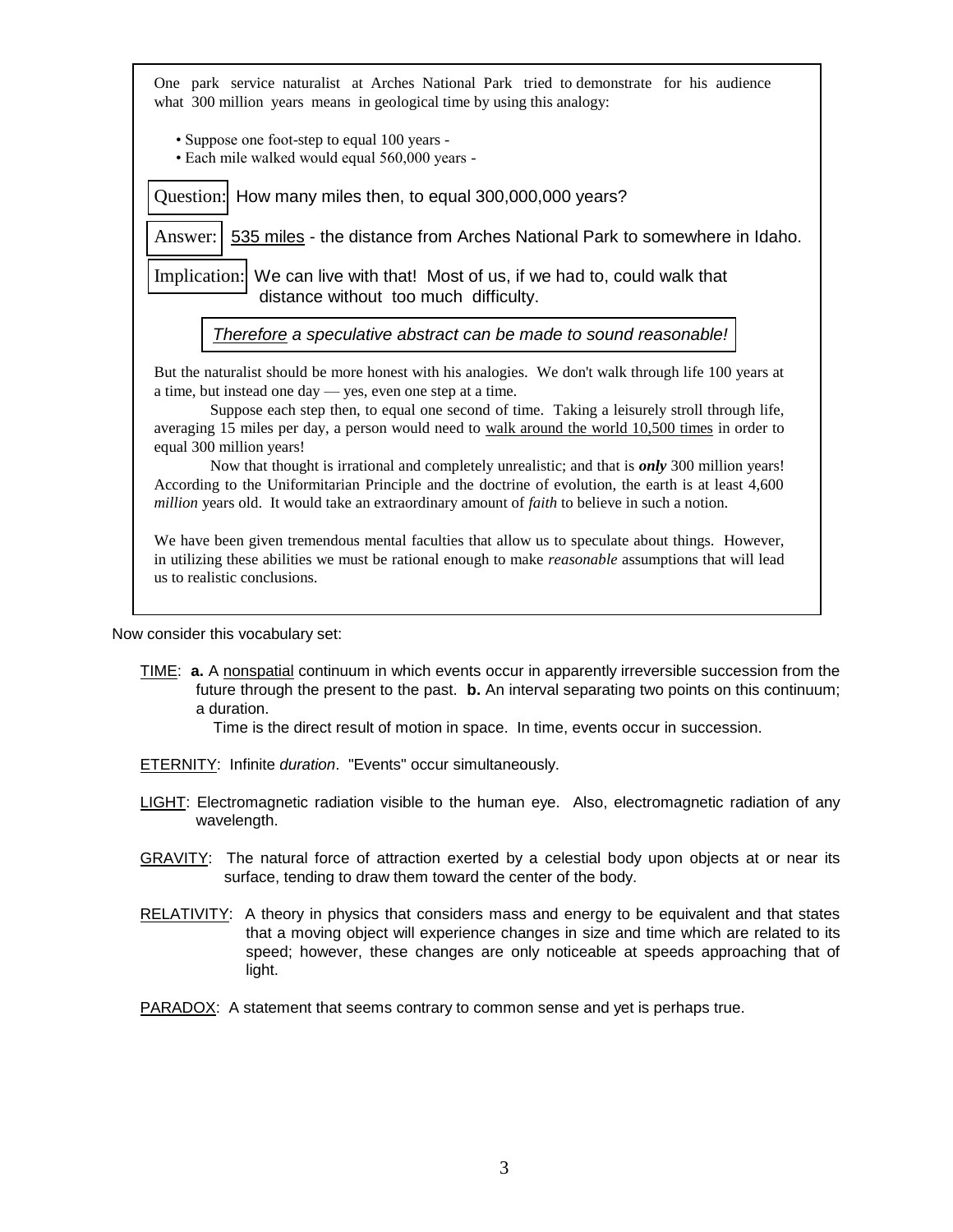#### **The Age of the Universe**

It is a greater challenge — and one that has thus far received scant attention — to address the inherent problems and resulting doctrines regarding the actual age of the universe, presently stated to be from 8 - 20 billion years old. This paper is addressed specifically to this concern and is intended to show how Einstein's Special Theory of Relativity, in particular, assists in providing a definitive answer relating to the Creation Week of Genesis 1 and the "young" age of the universe.

Time as we know and define it does not exist in the outer universe apart from our earthly frame of reference, and the projections we put to it. To the extent that assumptions are employed to chronological lines on earth by well-meaning seekers, these pretensions are also projected into the heavens with the wishful intent of finding and proving a billion-year-old universe, and thus the "Beginning."

In essence, the heavens know nothing of time; clocks and calendars being based on the sun's "rising" and "setting" according to our unique orbit. All measurements of time — even those based on "cosmic clocks" and/or atomic clocks — use this basic standard.

Yet something — an Event — happened in the Beginning which commenced the process and progress of time as we commonly experience it. The Genesis account is clear that "In the Beginning God created…," an act and process that included all experiential entities including Time — "The Book of Genesis is a book of beginnings", as *The Torah: A Modern Commentary* introduces the text to us.

Light — its constitution and its inherent velocity — is both a standard and an enigma to the human mind. This comes from our intellectual limitations as a created and finite being.

We know light as both a wave and a particle (Einstein's *duality*, the *photon*), yet it is more than that. In its fullest (and original sense) light as it was created is an *essence,* — in the limited sense of that word — a fundamental nature and the standard by which we live and survive, and by which we attempt to measure things of vast distance. And we have a paradox, for God is Light (1 John 1:5), yet cannot be seen; even as within His Creation are things which cannot be seen (Colossians 1:16).

*(This is a good place to present the Colossians 1 passage, for it is this profoundly insightful segment of Scripture that I will be using throughout this essay. Verses 15 through 17 are given here as rendered in the Living Bible paraphrase.)*

Christ is the exact likeness of the unseen God. He existed before God made anything at all, and, in fact, Christ himself is the Creator who made everything in heaven and earth, the things we can see and the things we cannot; the spirit world with its kings and kingdoms, its rulers and authorities; all were made by Christ for his own use and glory. He was before all else began and it is his power that holds everything together.… ("… by him all things consist," King James; "… in him all things hold together," New International Version)

At what rate of speed does light travel in our common experience? Our understanding of the velocity of light is that it travels at the rate of 186,000 miles per second, or 669,600,000 miles per hour. We call this the speed of light.

According to the Special Theory of Relativity, the "speed of light" has two realities and is therefore paradoxical. The speed of light first has an experiential reality (clocked at 186,000 miles per second); but it also has an illusional reality, resulting largely from attempts at measuring distance and time by light's inherent velocity. For Relativity dictates that at the speed of light distance and time become infinite; that is, without duration or dimension.

The Theory of Relativity does not permit things of substance to achieve the velocity of light; but obviously, a light pulse can and does travel at the speed of light. "From the point of view of the pulse, no time at all elapses as, in our frame of reference it sweeps across the solar system. It is here, then it is there — instantly" (Davies, 1995, p190).

Albert Einstein's math professor, Hermann Minkowski, attempted to supplant this paradox by combining these two realities (the experiential and the illusionary) and formulating the notion of "space-time." But the practical problem this concept presents is an outcome something like this: "New York City at 1:00 pm and New York City at 1:05 pm are separated in space-time by 90,000,000*i* kilometers [where *i* represents the square root of -1 in imaginary time]. Of what meaning is this?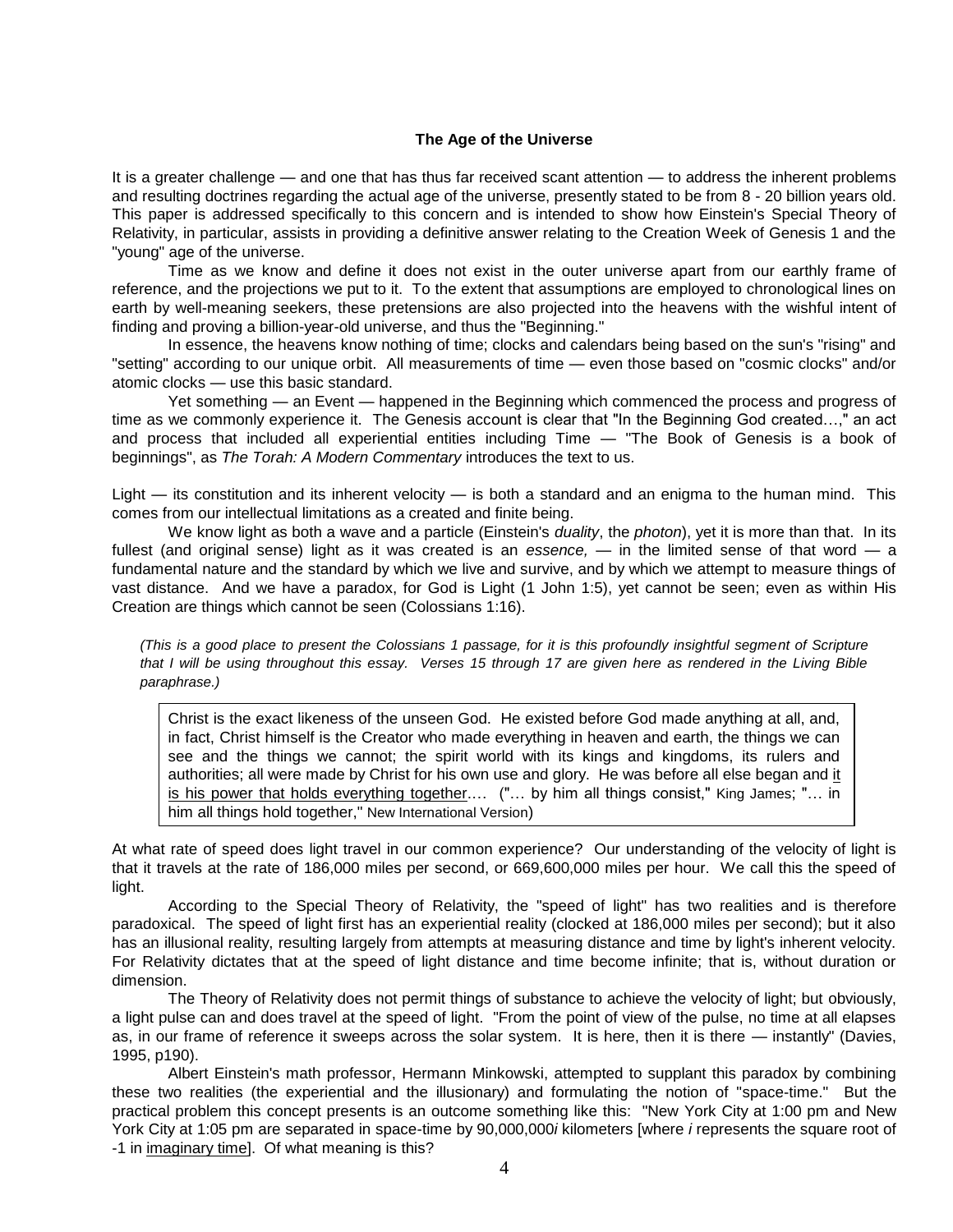It is this problematical notion of space-time that is the basis of the idea for using light-years to measure the universe, not just for distance but also for time. And this *time*, measured in millions and billions of years for the evolution of the universe, is the foundation for the astrophysical side of the Theory of Evolution itself.

This word play simply cannot be done, since in the first place it is a raw attempt to bring the illusionary (and imaginary) into the experiential; and secondly, the "light-year" is a measurement of distance only, and not of time! In fact, as Wood (1936) so eloquently surmised, the common light-year measurement of distance does not arise from the nature of distance or of space at all. *It arises entirely from the limitations of our minds*!

Because we cannot grasp more than a certain number of smaller units of distance, we combine them into larger units for our mental convenience. It is exactly as when, to avoid too great a number of inches, we say feet, instead of inches, or when, to avoid too great a number of feet, we say miles instead of feet.

In time-measurements, also, when seconds grow too many, we say minutes, and when minutes become too many, we say hours, and when hours multiply too largely, we say weeks, and when weeks add themselves into a great total, we say years.

We manufacture larger units to bring the total number better within the grasp of our minds. We manufacture light-years simply as a larger unit of measurement. If the use of time in measuring distance lay in the real nature of measurement of space, we should have to use time in all measurements of space. We should have to use it as a factor in measuring short distances. But we do not use it so at all.

We do not use time as a factor in measuring feet or meters, or in measuring miles on the earth. The only people who use it so are those whose mental ability is so low that they cannot compute space distances at all, and who say, "It is so many days' journey," or "so many hours' journey," or "it is as far as a horse would travel between sunrise and sunset…."

It is all a matter of constructing larger units of measurement so as to bring down the total number of units to the range of our comprehension. It does not at all show that time is a dimension of space. (pp149-150, emphasis added)

But more important than this most germane point, the Theory of Relativity provides us a completely different — and largely paradoxical — view of the nature of time relative to the speed of light.

Picture, if you will, the Creator of the Universe in the process and progress (the Creation Week) of His creative acts, stretching forth (expanding) the universe at near infinite speed (at 99.999…% the speed of light) during the fourth day, setting the stars in space while "switching-on" these luminescent objects in the process.

In the reference-frame of this dense and rapidly expanding universe there would be a huge time-dilation effect, which means that the time which our "clock" experiences would be a vastly extended measure of "real" cosmic time (i.e.., reality), the actual "time" that is occurring.

To assist in understanding this phenomenon, I have constructed the following chart demonstrating relativistic time dilation. Notice in particular, that as distance increases exponentially (by the factor of ten in this example), and as velocity becomes substantial relative to the speed of light (at 1011, that is 100 billion meters from earth), that time changes dramatically. Also, notice — as I indicate at the bottom of the chart — that this time/velocity scale must allow for acceleration due to the effects of gravity; and that the velocity cannot be equal to the speed of light.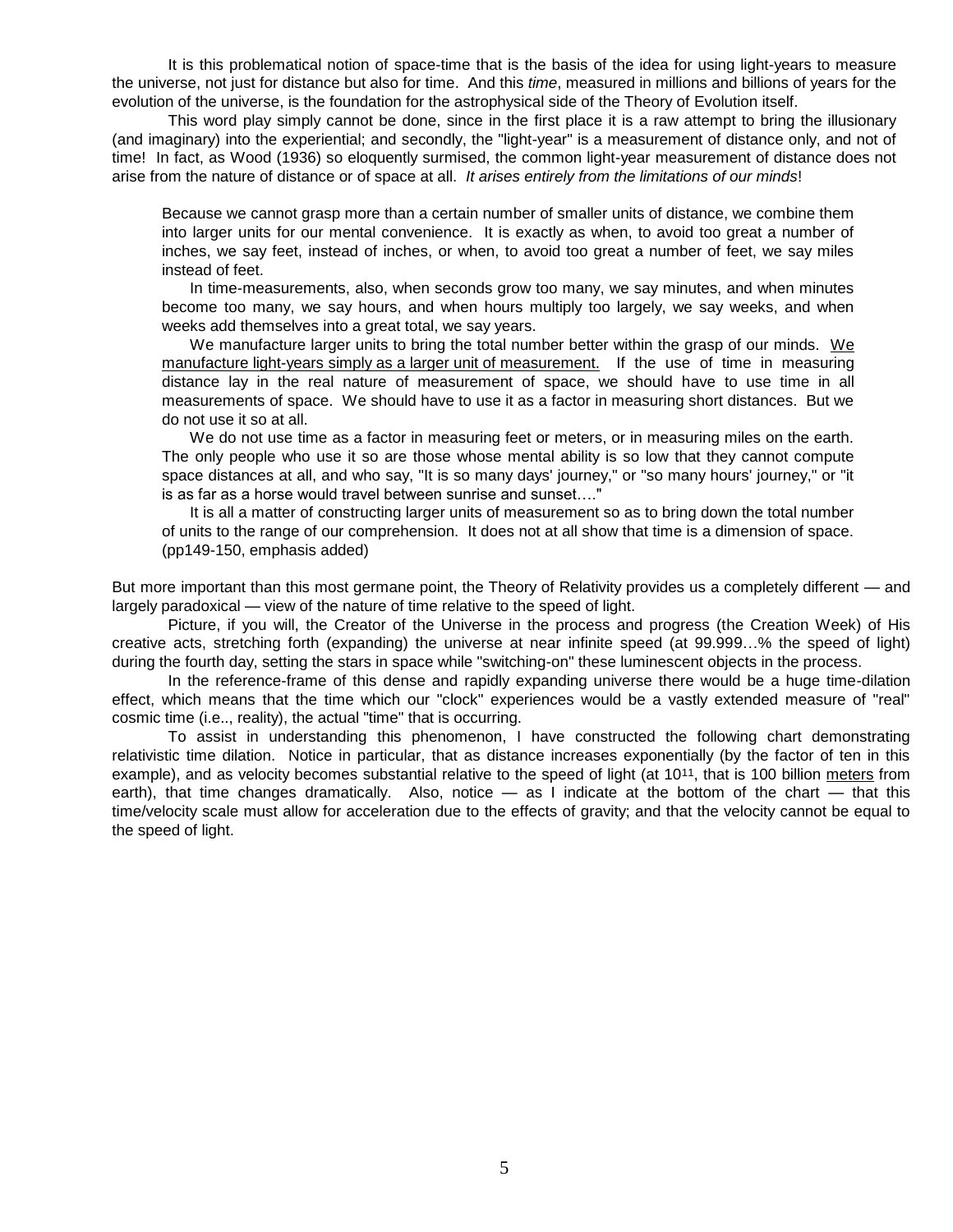## **The Time/Velocity Paradox** Relativistic Time Dilation

| <b>METERS</b>                                                                                                                                                                                                                                   | <b>DISTANCE</b><br>(10 power) (in meters) | "ACTUAL"<br><b>TIME</b> | <b>PERCEIVED</b><br><b>TIME</b> | % SPEED<br>OF LIGHT | <b>MILES PER</b><br><b>HOUR</b> |  |  |  |
|-------------------------------------------------------------------------------------------------------------------------------------------------------------------------------------------------------------------------------------------------|-------------------------------------------|-------------------------|---------------------------------|---------------------|---------------------------------|--|--|--|
|                                                                                                                                                                                                                                                 |                                           |                         |                                 |                     |                                 |  |  |  |
| 105<br>106                                                                                                                                                                                                                                      | 100,000<br>1 million                      | 50 sec<br>$1$ min $0$   | 50 sec<br>$1$ min $0$           | 00.03               | 200,000                         |  |  |  |
| 107                                                                                                                                                                                                                                             | 10 million                                | 1 min 10                | 1 min 10                        | 00.30               | 2 million                       |  |  |  |
| 108                                                                                                                                                                                                                                             | 100 million                               | 1 min 20                | 1 min 20                        | 03.00               | 20 million                      |  |  |  |
| 109                                                                                                                                                                                                                                             | 1 billion                                 | 1 min 30                | 1 min 30                        | 26.25               | 176 million                     |  |  |  |
| As velocity (speed) approaches a substantial percentage of the speed of light, it has an<br>effect on our time scale. What seems a normal 10 seconds in traveling time ("actual"<br>time) would be a much longer period in relative earth time. |                                           |                         |                                 |                     |                                 |  |  |  |
| 1010                                                                                                                                                                                                                                            | 10 billion                                | 1 min 40                | 1 min 40                        | 93.89               | 629 million                     |  |  |  |
| 1011                                                                                                                                                                                                                                            | 100 billion                               | 1 min 50                | 30 min                          | 99.93               | 668 million                     |  |  |  |
| 1012                                                                                                                                                                                                                                            | 1 trillion                                | $2 \text{ min } 0$      | 1 hour                          | 99.99               | 669 million                     |  |  |  |
| 1013                                                                                                                                                                                                                                            | 10 trillion                               | 2 min 10                | 10 hours                        | 99.99               | 669 million                     |  |  |  |
| 1014                                                                                                                                                                                                                                            | 100 trillion                              | 2 min 20                | 100 hours                       | 99.99               | 669 million                     |  |  |  |
| 1015                                                                                                                                                                                                                                            | 1,000 trillion                            | 2 min 30                | 1,000 hours                     | 99.99               | 669 million                     |  |  |  |
| <b>METERS</b><br>$(10$ power)                                                                                                                                                                                                                   | <b>DISTANCE</b><br>(in miles)             | "ACTUAL"<br><b>TIME</b> | <b>PERCEIVED</b><br><b>TIME</b> | % SPEED<br>OF LIGHT | <b>MILES PER</b><br><b>HOUR</b> |  |  |  |
|                                                                                                                                                                                                                                                 |                                           |                         |                                 |                     |                                 |  |  |  |
| 1016                                                                                                                                                                                                                                            | 1 light-year                              | 2 min 40                | 1 year                          | 99.99               | 669 million                     |  |  |  |
| 1017                                                                                                                                                                                                                                            | (6 trillion miles)<br>$10$ ly's           | 2 min 50                | 10 years                        | 99.99               | 669 million                     |  |  |  |
| 1018                                                                                                                                                                                                                                            | 100 ly's                                  | 3 min                   | 100 years                       | 99.99               | 669 million                     |  |  |  |
| 1019                                                                                                                                                                                                                                            | 1,000 ly's                                | 3 min 10                | 1,000 yrs                       | 99.99               | 669 million                     |  |  |  |
| 1020                                                                                                                                                                                                                                            | 10,000 ly's                               | 3 min 20                | 10,000 yrs                      | 99.99               | 669 million                     |  |  |  |
| 1021                                                                                                                                                                                                                                            | 100,000 ly's                              | 3 min 30                | 100,000 yrs                     | 99.99               | 669 million                     |  |  |  |
| 1022                                                                                                                                                                                                                                            | 1 million ly's                            | 3 min 40                | 1 million yrs                   | 99.99               | 669 million                     |  |  |  |
| 1023                                                                                                                                                                                                                                            | 10 mil. ly's                              | 3 min 50                | 10 mil. yrs                     | 99.99               | 669 million                     |  |  |  |
| 1024                                                                                                                                                                                                                                            | 100 mil. ly's                             | 4 min 0                 | 100 mil. yrs                    | 99.99               | 669 million                     |  |  |  |
| 1025                                                                                                                                                                                                                                            | 1 billion ly's                            | 4 min 10                | 1 billion yrs                   | 99.99               | 669 million                     |  |  |  |
| 1026                                                                                                                                                                                                                                            | 10 bil. ly's                              | 4 min 20                | 10 bil. yrs                     | 99.99               | 669 million                     |  |  |  |

Consider: This time/velocity scale must allow for acceleration (due to gravity) from 10<sup>0</sup> to 10<sup>6</sup> (% of speed of light = 00.03), to 10<sup>9</sup> (% of speed of light = 26.25), to 10<sup>10</sup> (% of speed of light = 93.89), to 10<sup>11</sup> (% of speed of light = 99.99), and cannot, by definition, advance to 100% the speed of light. And yet light's own velocity is "the speed of light".

> — adapted from "Powers of Ten" (1968 version) B. Schweigerdt, M.A., 1/2000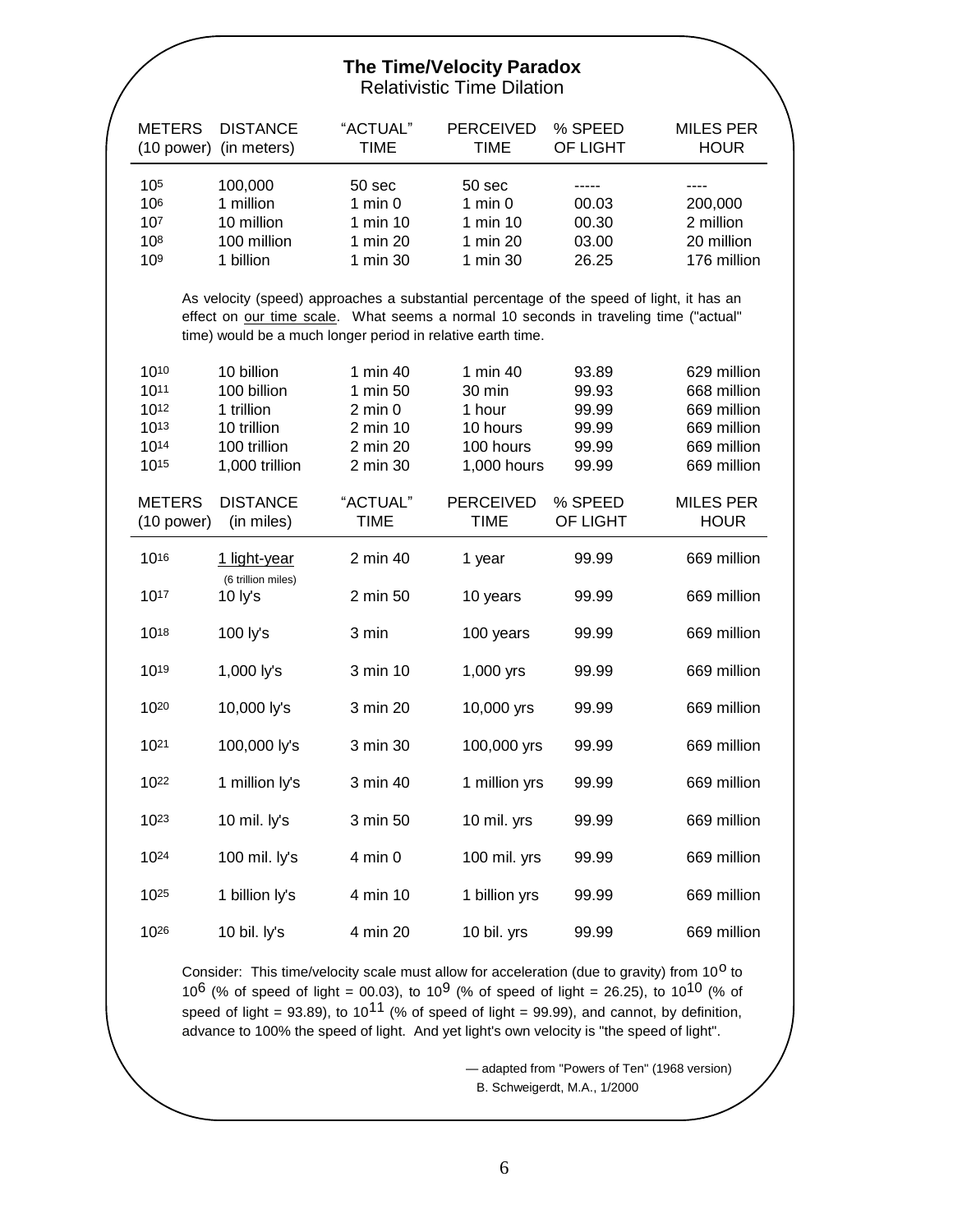It is certainly reasonable to assume that during Day 4 of the Creation Week the Creator would have been forming and shaping the universe at velocities that were close to that of light. In fact, if He performed the creation at near light's velocity, then as my chart shows, it would have taken the light from the most distant galaxy but 4 minutes and 20 seconds to reach earth, while someone bound to think in earth time would be led to believe that it took 10 billion years for that light to reach us!

Had the Creator worked at the speed of light, then that light would have actually reached earth instantaneously! Indeed, that is precisely what is occurring today, for a light pulse traveling across the solar system at the speed of light (light's — and the pulse's inherent velocity) goes from there to here instantly!

#### **The Paradoxical and The Profound**

Although a paradox can be marked by intellectual depth and/or insight, it can also cause confusion, and be mentally disturbing. Yet paradoxes are an inherent part of our orderly existence.

In point of fact, the practical life of the Christian is (and should be) governed by paradoxical living; and it may well be, that in order to gain a deeper understanding of God's Creation, the Spiritually-minded and Scripturally-guided person will need to view life and existence through the experiential lens of paradoxical insight. Consider the following thoughtfully.

- A paradox is an apparent contradiction, which in reality may conceal a profound truth.
- A paradox is something which seems to be true, but which contradicts what is commonly taught.
- A paradox is a perplexing and a profound truth.
- A paradox is essentially something that transcends common sense.

### **Practical Paradoxes of the Christian Life**

It is difficult for the analytical, logical, mathematically-inclined mind to reason the paradoxical; and it is hard for any of us to imagine things that are not of "common sense" value. Yet the Christian Scriptures are replete with paradoxical principles meant as guides for Christian living:

- See unseen things (2 Corinthians 4:18)
- Conquer by yielding (Romans 6:16-18)
- Find rest under a yoke (Matthew 11:28-30)
- Reign by serving (Mark 10:42-44)
- Made great by becoming small (Luke 9:48)
- Exalted by becoming humble (Matthew 23:12)
- Become wise by being fools for Christ's sake (1 Cor. 1:20,21)
- Made free by becoming bond-servants to Him (Romans 6:17-20; 8:2)
- Possess all things by having nothing (2 Corinthians 6:10)
- Wax strong by being weak (2 Corinthians 12:10)
- Triumph by defeat (2 Corinthians 12:7-9)
- Find victory by glorying in our infirmities (2 Corinthians 12:5)
- Receive by giving (Luke 6:38)
- Live by dying (John 12:24, 25; 2 Corinthians 4:10, 11)

It is as one discerning soul so eloquently put it:

## **FAITH is —**

**Seeing the unseeable; Knowing the unknowable; Believing the unbelievable; So that we can – Achieve the impossible!**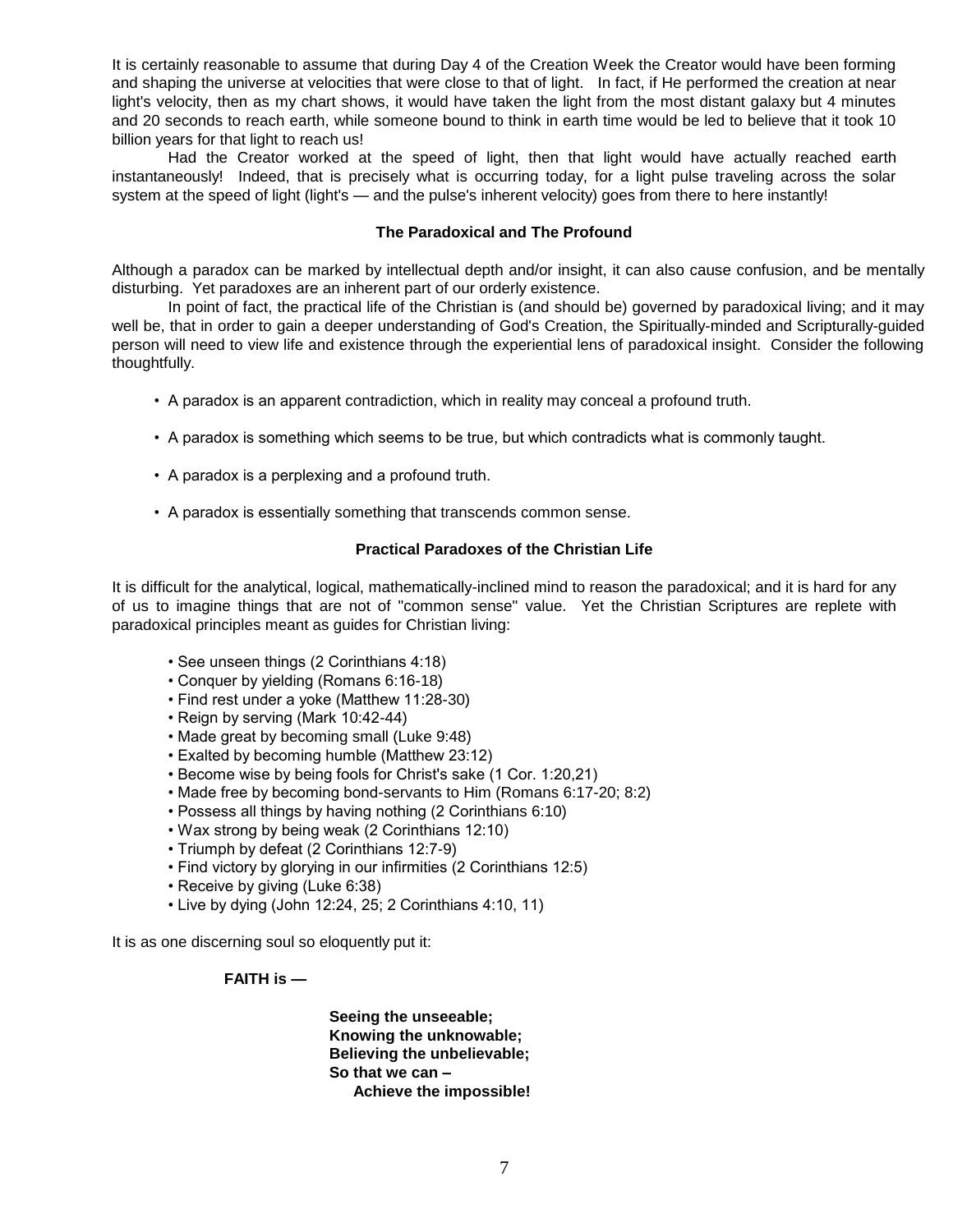#### **Universal Paradoxes of Cosmic Existence**

Modern astrophysics and quantum mechanics deal in paradoxical matters on a continual basis. The literature addressing these realms is filled with references and titles (some rather quaint) of theoretical paradoxes which allow for speculative advancement in these areas of investigation. Among these are —

- The Twin Paradox A pair of twins, one stationary on earth, the other more adventurous twin traveling through space. The latter will return home younger than his homebound brother. Less "proper" time will have elapsed in his case.
- The Grandmother Paradox Suppose a time traveler were to go back into the past and murder her grandmother. As a result, the said traveler would never have been born. But then she could not have carried out the murder after all, in which case she *would* have been born.… Either way, there is a mindjolting contradiction.
- The Cosmic Age Paradox According to new findings from the Hubble Space Telescope, it would appear that the universe is *only!* eight billion years old, placing the galaxies observed under uniformitarian lightyears assumption at 18 billion years old in some jeopardy, to say the least. (cf. Davis, 1995, p.162)
- Non-local Reality In spite of local appearances of phenomena, our world is actually supported by an invisible reality which is unmediated and allows communication faster than light, even instantaneously. (McEvoy and Zarate, 1996; cf, Colossians 1:15-19)

This "Locality Principle," as it is known, stems from the EPR paradox (in which Einstein — thus the "E" of EPR had a part), and is an attempt to account for the Heisenberg Uncertainty Principle of quantum physics. As it presently stands in the scientific community, the EPR paradox presents a conundrum in the field of quantum physics since the outgrowth of quantumness leads to a non-local reality; however, an invisible reality that allows communication faster than light violates the Special Theory of Relativity.

### **What Then Do Astronomers "See?"**

Unfortunately, today most scientific investigations of life and the universe begin from the point of *reason* and not from the insights faith provides. In this regard, to *reason* is to lead to confusion; and faith leads to rest. Yet most scientists seek after the same outcomes that faith can and does produce: *Seeing the unseeable, knowing the unknowable, believing the unbelievable, so that they can achieve the impossible*.

But to whose glory would such accomplishments be attributed in today's world of scientism, naturalism, and paganism? Is there any wonder then that those on such a quest also find paradoxes and know not what to do with them. The understandings of these seekers is based on the shaky grounds of theory, mathematical equations, and imaginary wonderings only, while lacking the ability to gain clear insight into the workings of God's Creation. Einstein — who in fact considered relative time to be a property of the way in which God made the world (Clark, p.90) — had the same quest. He declared,

I want my peace. I want to know how God created this world. I am not interested in this or that phenomenon, in the spectrum of this or that element. I want to know His thoughts, the rest are details. (Clark, 1971, p19)

The astrophysist who is today searching the universe observes a mirage, a literal optical phenomenon that yields an erroneous perception of reality, a veritable PHANTASM of wonderful sights, a *cosmic mirage* of time-warped brilliance, not to be thought of within the broader context of the cosmogony (origin) of the universe. To be pitied is the ever-longing soul who peers through his scope and declares that the universe is 18 billion years old, and that he is actually observing the creation of the universe in progress. They fail to enjoy and appreciate the real wonders of God's Creation, ever driven to ascertain its workings and its beginning.

He (and we) may in fact be seeing the actual luminescence of the distant galaxy, but that light is instantaneous to us and did not take billions of years to arrive within our sphere. The mechanical universe of Newtonian Theory does not apply to the relative things of the Cosmos, or the quantum world of the "infinite" particle for that matter. Indeed, we are in the age of Einsteinian Theory where all seems paradoxical!

## **Conclusion**

Now that I have elucidated this response to the issue of starlight travel-time, and the billions of years as the age of the universe using the Special Theory of Relativity, allow me to briefly share some of the interesting work that is occurring in the field of gravity research and the effects of gravitational time dilation.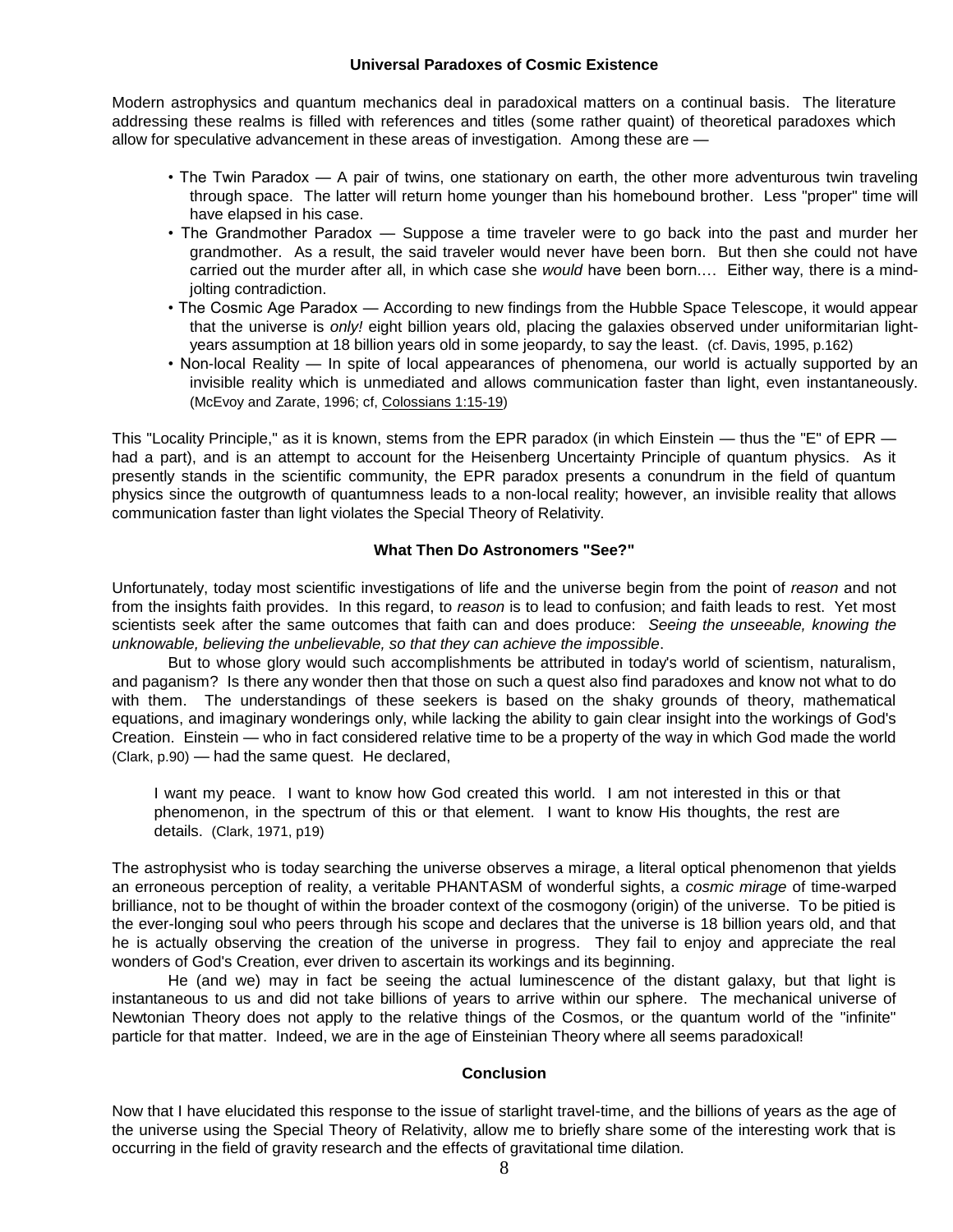Beyond the effect that the velocity of light has on time (and distance), gravity too affects time. Gravity works instantaneously (infinite time) as does light, and is ubiquitous (omnipresent, if you will) in the universe, just as light is.

There are really two issues addressed by relativity theory in reference to the expanding universe and time dilation: Special Relativity which theorizes the speed-of-light to be constant, and the dramatic effects that velocities approaching that speed have on time relative to the earth-time reference frame; and General Relativity which deals with the striking effects that gravity has on time (clocks) as they accelerate ever farther (and faster) from earth's reference field.

It is the Theory of General Relativity that initially predicted the phenomena we refer to today as black holes. Black holes occur when the core of mass at the center of an object becomes so dense — and therefore the gravitational force so immense — that nothing can escape; neither matter, time, or light. In other words, for all practical purposes, matter, time, and light do not exist, at least from our perspective. All that "exists" in a black hole is gravitational energy.

In order for a black hole to exist it must have an outer "surface" which separates it from the remaining universe, and which prevents matter, time, and light from escaping into the beyond. This outer "surface" is known as an *event horizon.* The diameter of an event horizon is proportional to the amount of mass contained within it.

It is at an event horizon that time is massively distorted. In fact, according to general relativity, time effectively stands still at the event horizon (Humphreys, p.28).

Gravitational Time Dilation actually has the reverse effect from the Speed of Light Paradox, — time actually *slows* dramatically as it approaches an event horizon when viewed from earth's time frame — yet it is interesting to note that both gravitational effects and light speed effects, when taken to their logical conclusions, reach the point of infinity — that is, the absence of time.

Russell Humphreys notes that from a General Relativity perspective, while a few days were passing on earth, billions of years would have been available for light to travel here (p.13). On the other hand, from the Special Relativity perspective, time on earth would appear to have advanced by billions of years while, in actuality, objects (stars) being stretched (or expanding) in space at near the speed of light would have arrived at their destinations in a matter of minutes (ratio = 10 billion years / 4 minutes, 20 seconds).

And of course, were the Creator to have performed His work at the point of infinite gravity, and done so at the speed of light, — a possible/likely scenario — than distance would have been relative and infinite, even as light would have been relative, traveling at speeds instantaneous from there to here.

The main problem I have with gravitational time dilation (GTD) as opposed to the speed of light paradox (SLP) is that GTD requires the use of some effect on some sort of real "mechanical clocks." The SLP on the other hand, deals with the actual issue of starlight travel, and only uses "clocks" in a comparative sense to demonstrate the speeds involved. In other words, there remains only one "real time," that being the time of our daily experience relative to the actual velocity of light travel.

The GTD, though no doubt correct, necessitates the posing of a difficult question: If clocks in different places can register time at drastically different rates, which set of clocks do you suppose the Bible is referring to in Genesis 1? Humphreys — the main proponent for applying General Relativity to the recent creation model feels that God's intention was to define time in terms of the *earth's* rotation and the *earth's* motion around the sun, thus speaking of periods of time in our own frame of reference (p.29).

This is good, but not necessary when using the SLP model, since only our frame of reference is involved, with an understanding that our time scale changes dramatically as velocities get to be a substantial percentage of the speed of light relative to an object moving at that velocity. A star "set" in motion as the Creator "stretched forth" the universe, done so at the speed of light, would have, by definition, emitted its light particles from there (whatever its location) to here instantaneously.

And consider for a moment that there were no *clocks* present during the Week of Creation. Indeed, it was a significant part of the Creator's labors to establish a time-frame for earth-bound experience by means of "… the evening and the morning were the … day;" and that seven days constituted the Creation Week, a calendar period that was to remain constant throughout the years to follow.

It has long been known that the human intellect is capable of formulating questions that cannot be answered. We tend to plant stepping-stones from the shores of the river into the ever-deepening flow. The further and deeper we go the more perilous our journey. The theories of relativity have not been adequately understood and applied to the question at hand (the relative age of the universe), and as such represent a stepping stone, which may in fact be a stumbling block to many who seek, as Einstein did, to know the mind of God.

The problem for Einstein, Minkowski before him, and most of the community of science even today, is Time. Instead of appreciating the past, the present, and the future (the *HisStory*) as attributes of the finite (and created) life experience, Einstein was unsettled about time. I am sure that he saw the future conundrum posed by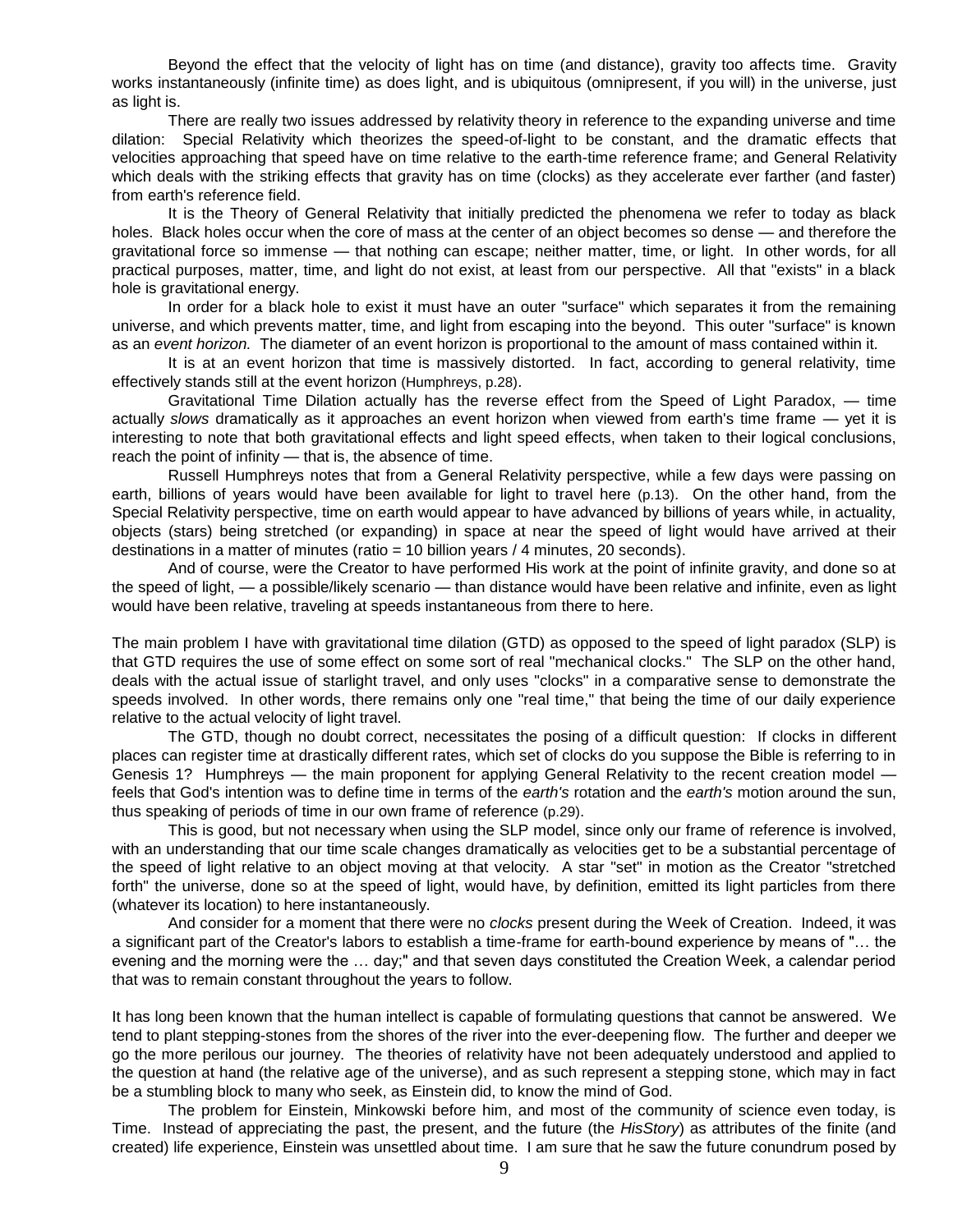uniformity-based astrophysics, as well as the challenges of quantum mechanics, but he was unable to find a solution prior to his death. The Unified Field Theory, or "The Theory of Everything" eluded — and haunted — him throughout the last thirty years of his life. To a large extent it eludes, puzzles — and haunts — seekers today.

True science seeks a measurable substance; at these levels a power with velocities that can be calculated. The speed of light seems to block any advancement in this regard and the Theory of Relativity cannot go beyond it. Could it be, as Wood (1936, p.127) suggests, that velocity beyond the speed of light is simply that speed ". . . at which the outspread power of God, — the reality of space, and the true norm and basis of the universe, — passes everywhere into energy and action;" giving added meaning to the phrase, "God is Light?"

It is my belief that we have been created and placed between two infinities: That of the astro-universe, and that of the sub-atomic realm; the cosmic and the quantum; the macrocosm and the microcosmic. Consequently, we exist in a state of *ordered relativity and randomness*. Such a notion is highly paradoxical. But how else is *created* Man to reason and meditate on things ultimate, in an intellectual state positioned between two infinities?

Physicist David Bohm attempted to take up the concern where Einstein had left it on his deathbed. Bohm sought a theory in which the apparently random and unpredictable aspects of quantum phenomena had their origin in some deeper-level deterministic process.

Such a quest would, of course lead us closer to the events of the Creation Week. Bohm's idea was that although some features of the world might look complicated, or even random (and paradoxical), that beneath it all there lays a hidden order. This thought takes us back to Colossians 1:16: "... it is his power that holds everything together;" "… by him all things consist."

That surely is the most fundamental, the greatest foundational, and the highest profound Truth that the entire universe could contain. Let us continue our journey towards insight and understanding with that Truth in mind, and offer glory where honor is due.

#### **References**

Bohm, David, (1971), *Causality and Chance in Modern Physics*

Clark, R.W., (1971), *Einstein: The Life and Times*, The World Publishing

- Davies, Paul, (1995), *About Time: Einstein's Unfinished Revolution*, Simon & Shuster
- Eames, Charles and Ray, (1968), "A Rough Sketch for a Proposed Film Dealing With the Powers of 10 and the Relative Age of the Universe." (video)
- Hawking, Stephen W., (1988), *A Brief History of Time: From the Big Bang to Black Holes*, Bantam Books
- Hawking, Stephen W., (1993), *Black Holes and Baby Universes*, Bantam Books, (ref. pp.41- 83)
- Humphreys, D. Russell, (1994), *Starlight and Time: Solving the Puzzle of Distant Starlight in a Young Universe*, Master Books.
- Jastrow, R., (1978), *God and the Astronomers*, W.W. Norton Co., (ref. pp.85-95)
- McEvoy, J.P., and Zarate, Oscar, (1996), *Introducing Quantum Theory*, Totem Books
- Wood, Nathan R., (1936), *The Secret of the Universe: God, Man and Matter*, Eerdmans Publishing.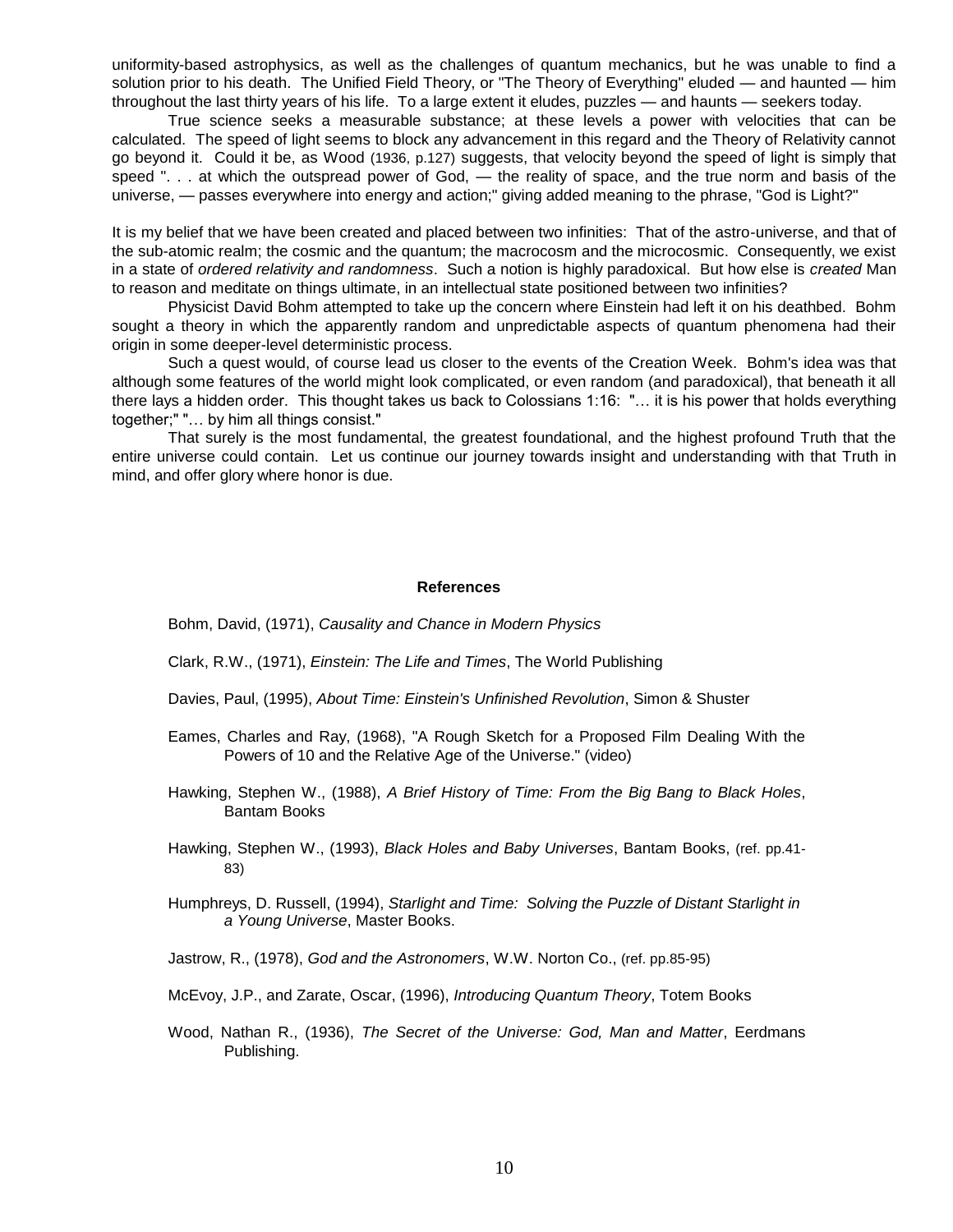Addendum to… "The Time/Velocity Paradox Relativistic Time Dilation" ©Bruce Schweigerdt, MA October 2003

How close to the inherent velocity of light do we need to consider in order to arrive at the relative time dilation comparison I propose on page five of "The Cosmic Mirage…?" I would suggest that one *attosecond* to be a sufficient finite rendering for our consideration. Using high-speed lasers, pulses of light have actually been created lasting just 250 attoseconds in duration.

If we were to juxtapose the familiar time duration of one second to that of one attosecond, the formula is one billionth of a billionth of one second compared to a single second duration. Events occurring at this velocity are the swiftest that scientists can presently measure.

But this unimaginably brief interval is an aeon compared with the theoretical notion of Planck Time — about  $10^{-43}$ second —, which is believed to be the shortest possible time-framed event. This may be, in fact, the actual speed at which the Energy/Mass Conversion Continuum (E/MCC) occurs; or it may, in fact be the velocity (at rest) of the point immediately preceding the Singular moment of Creation. That ratio (sub-second duration/over light-year dimension) is no doubt the true manner by which to measure time across the universe.

Were one to measure (distance) an 18 billion light-year universe  $(108<sup>21</sup>$  miles) dividing this by 186,000 mps, and dividing by a sub-second duration, I would suppose that a more precise comparison than that provided in my chart could be rendered.

Recall that the speed of light, which we can tangentially measure, is not the inherent velocity of light (IVL) as the universal constant in Einstein's theory of Special Relativity. At 100% the IVL there is zero dimension and zero duration. This is manifestly light at rest where distance is not traveled and time is not counted (or comprehended).

But when *Beginning* is established (the point of time's initial being), and light is commanded its function, the Energy/Matter Conversion Continuum (E/MCC) is established, and the  $e = mc^2$  formula applies. This  $c^2$  velocity formula provides a clue as to something of the actual velocities that occur *within* the beam of light as it travels across the universe.

So what are velocity calculations within the beam of light where time and distance are relative? What is, in fact, the time interval of the E/MCC that occurs continually, on a moment-by-moment basis?

We surely know that it cannot be at 100% the IVL — the pure Inherent Velocity of Light — for at that point, in finite terms, all is at rest and literally nothing happens, at least in terms of our limited understanding. At that velocity, we simply have pure energy at rest and no matter present.

But when the command "Let there be Light…" is given, this at rest velocity is reduced from 100% to some lesser speed, say 99.999…%. It is this slight range (99.999…% to 100%) that we are dealing with when considering the Creation Singularity.

If, within that range, an *attosecond* (10<sup>-17</sup>) is too rapid (even as the theoretical Plank time  $-10^{-47}$  — may in fact be light at rest, the point of Creation) then a *femtosecond* may be a more realistic consideration. This is the realm-rate at which atoms within molecules operate and chemical reactions occur. It is reported that the interaction of light with pigments in the retina — the process that permits vision — takes around 200 femtoseconds.

Considering then, femtoseconds to be the rate at which the E/MCC to occur, and using the calculation of miles (divided by) the observed speed of light (equals) seconds (divided by) a femtosecond, this should mean that it would take the photon of light 10 minutes to travel from the distant galaxy (18 billion light-years) to our own eyes.

Notice: Guidance for this addendum came from "A Matter of Time," a Special Issue of "Scientific American," 9/2002, specifically page 56, by David Labrador.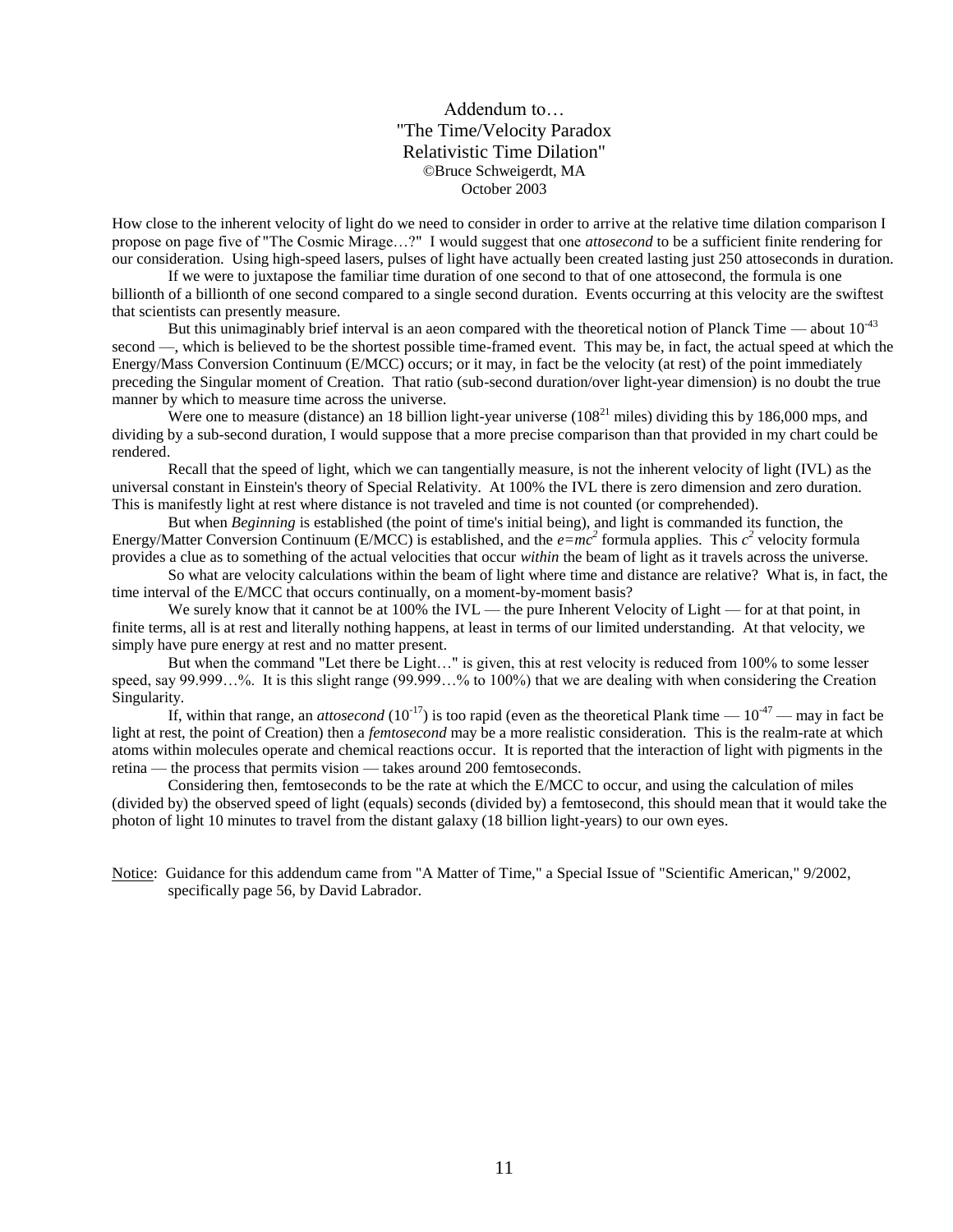The Paradoxical Nature of the Speed of Light ©Bruce Schweigerdt, MA (Addendum to "The Cosmic Mirage") June 2001

On the one hand —

(In the abstract sense), light — its velocity — can be measured. Olaus Roemer (1644-1710), through observations of the eclipses of Jupiter's satellites, discovered that when viewed in the abstract, light travels through space at a finite (non-instantaneous — measurable) velocity. From his detached perspective, Roemer was able to quantify his measurement giving us an approximation of the current accepted value for the speed of light at 186,283 miles per second. It is this fixed, constant velocity that provides a method for expressing distances in the outer cosmos.

Now a practical example and a relevant question:

If it takes light eight (8) minutes to travel from our sun to the earth, if the sun were to instantly extinguish, would it take us eight minutes to go dark?

#### On the other hand —

(In the concrete sense), a particle of light, traveling at light's inherent velocity moves instantly from point A to point B, since at the speed of light space is without dimension (infinite), and time is without duration (instantaneous). This is clearly demonstrated by Einstein's Special Theory of Relativity. Therefore, to face the sun directly, in a concrete way (as we all experience it — directly, not abstractly), if the sun were to stop shining in a moment of time, we would become dark instantly.

An application to the galaxies:

It is said that the farthermost galaxies from earth are 18 billion light-years distant. This is a measurement of distance, not time.

In an abstract sense — supposing that you could remove yourself to a third-point position detached from the earth and the most distant galaxy, it is certainly possible to calculate this measurement, and state it within the language of light-years.

But in a concrete sense, were you to actually travel from earth to the farthest star in the universe at the velocity of light, you would, from the moment of departure, arrive at that star instantly, since at light's inherent velocity, distance is infinite (without dimension) and time is instantaneous (*present* only, without duration).

Most persons think of the term *light-year* in terms of *time*, today more so even than *distance*. But consider this rather significant conundrum: If the farthermost galaxy is 18 billion light-years away, and if time is the issue; and if then, it takes a beam of light to travel 18 billion years from that galaxy to the earth so that when we today look at the galaxy seeing it as it was then and not as it is now, then where do you suppose that galaxy *actually* is today!?

#### Ponder this:

Light's velocity, when used as an abstract expression of distance, can be quantified, and, in this sense, is a legitimate use. However, in order to fathom the time, or speed of light, one must first know the distance separating the two objects to be measured.

It is not possible to arrive at a speed-of-light formula without the essential factor of distance: even so, it is not possible to extrapolate measurements of time using this formula since you cannot pinpoint location and velocity at the same instant at this cosmic level, even as you cannot do this at the quantum level according to Heisenberg's Uncertainty Principle.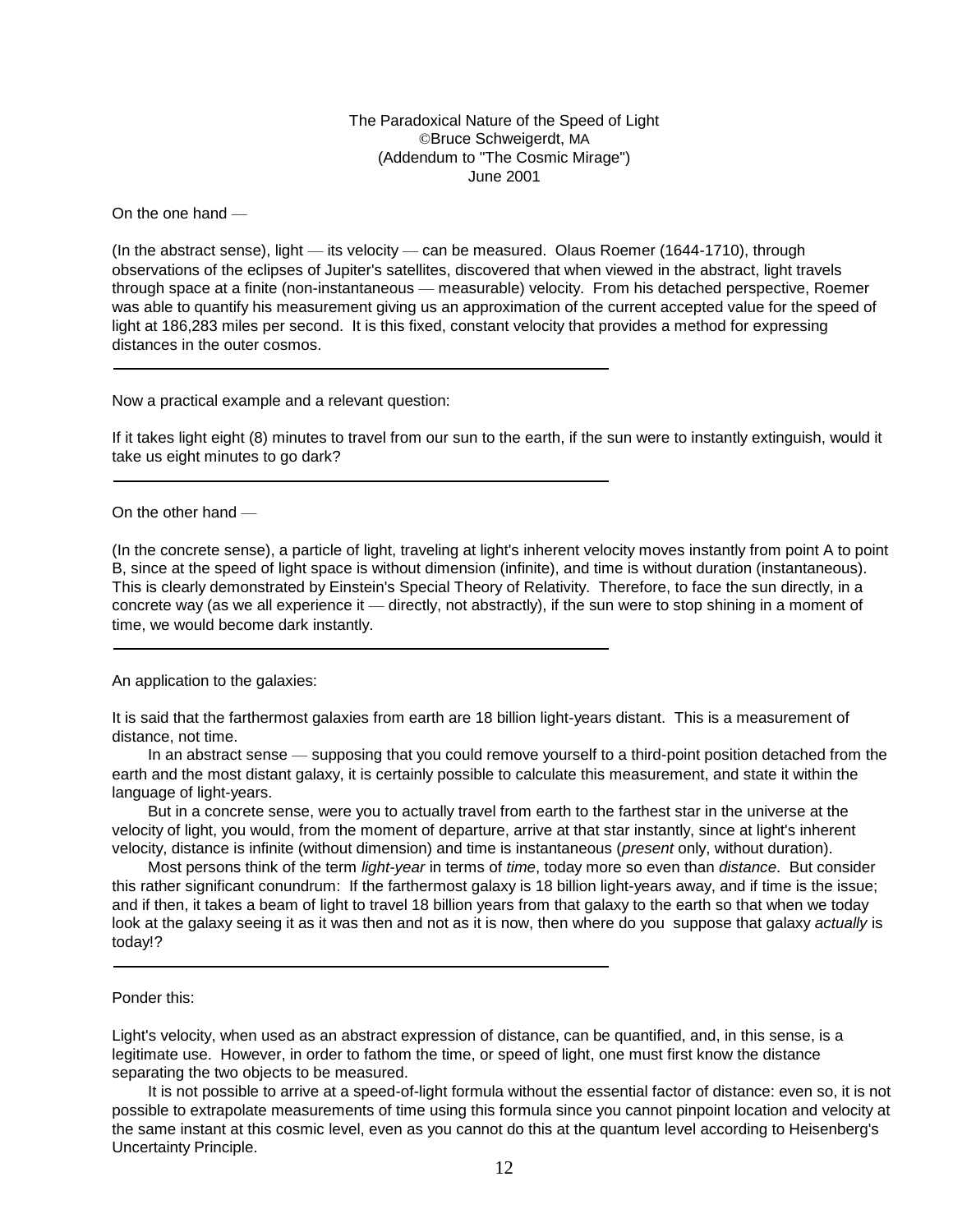Looking at the puzzle in a more traditional sense, if you chose to travel from planet earth to the farthest star some 18 billion light-years away at the speed of say 1,000 miles per hour, or 10,000 miles per hour, or even 1,000,000 miles per hour, it would indeed take you (considerably more than) 18 billion light-years to reach that star.

But if you traveled at the speed of 99.999…% of the inherent velocity of light, you would no longer be traveling in "stationary time" where velocity (motion) is measured by distance *x* time; you would actually have "collapsed" (experienced) the dimension of space between the earth and the star to the infinitesimal degree, while at the same time "reduced" (experienced) time to the infinite degree (without duration).

In other words, without space with dimension, and time without duration, you will have traveled from earth to the star instantaneously! (One word of caution: Do not strive to travel at the actual speed of light, for should you do so you would then dematerialize, becoming pure energy without substance, and no one yet knows the consequences of such a state of being!)

Now for a practical understanding (the "Clock Paradox")

Nearly all astronomers peer through their scopes into the vast reaches of the universe from a time-frame of our common experience, harboring clocks that have a standard and predictable rate of passage. And as they gaze into the cosmos, they are limited by this uniformitarian bias in formulating a chronological history for the cosmos. In constructing such a history on this basis, they commit a serious error in understanding the nature of the *HisStory* of God's Creation.

Experiments conducted even within our own time-frame show that any clock (i.e., measurement of time) which is moved through space at an accelerated rate will slow down, and how much it slows depends on the rate of acceleration. In other words, the faster an object moves through space — especially when approaching the velocity of light — the more time it *appears* to take in its journey. When applied to the Creation event — the heavens stretched forth, the stars hung in place — supposing the Creator were to proceed in motion (enter a tangible universe) at a velocity consistent with His being ("Let there be light…," "God is light"), a velocity approaching that of light, one would think the process to take billions of years, where in reality (our reality, our time-frame) mere minutes would elapse.

This is precisely why God could create the universe of stars, from our sun to the outer galaxies, in a matter of one day (day 4), an accounting of time He gave us at the beginning of *HisStory*; while those who fail to give credence to this account find themselves dealing with billions of years for this happening. Those of that mindset fail to recognize — and are ill equipped to understand — the paradoxical nature of the speed of light and its effects on time, and therefore history.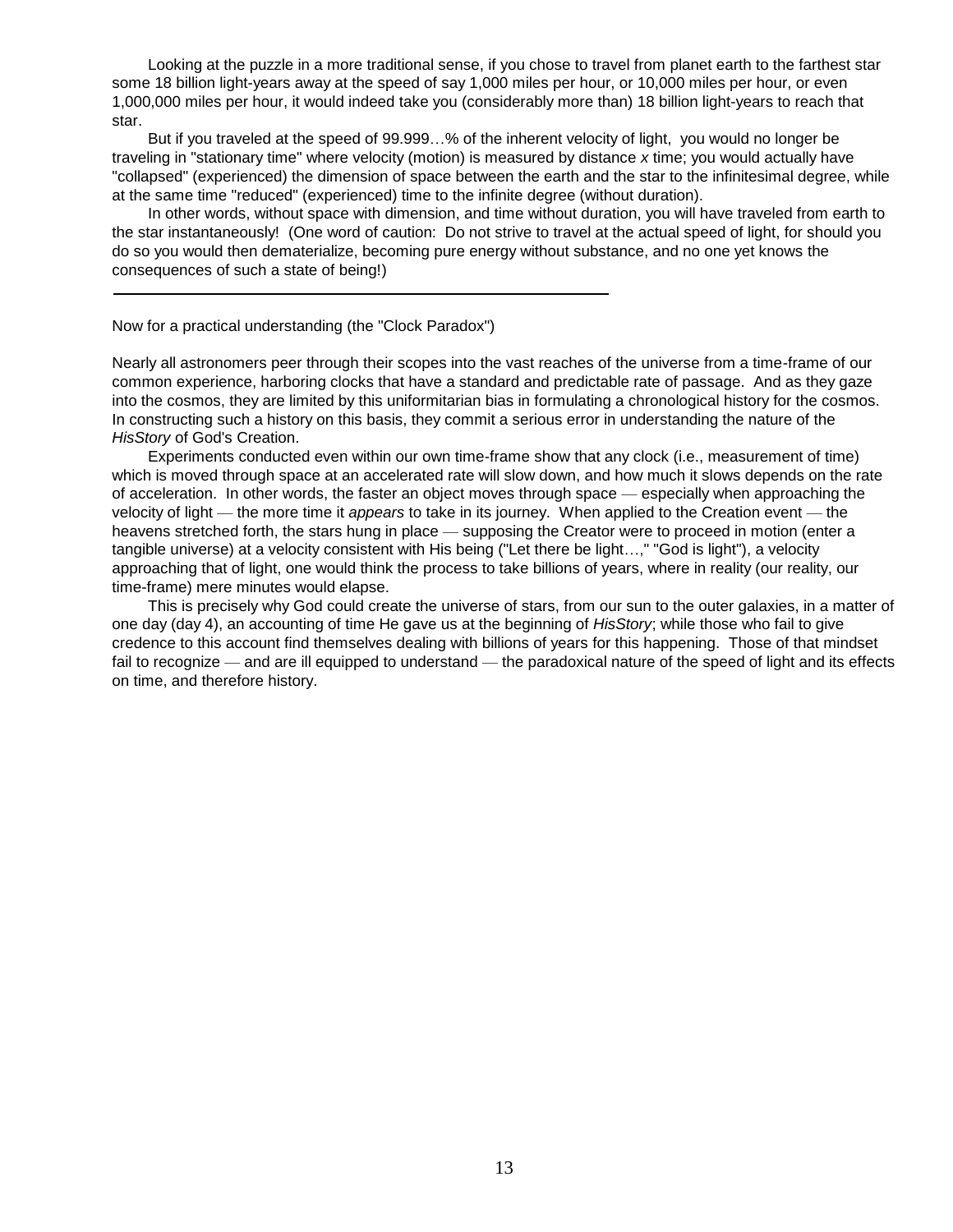The Speed of Light and the Distance Between Objects: Explaining the Fallacy of Using Star-Light Travel as an Indicator of the Age of the Universe ©Bruce Schweigerdt, MA April 2000

When science tries to measure the speed of light, the essence of light must be reduced to the sensory level, and the *whole* broken into its component parts: Motion and velocity; duration and distance; time and space. Beyond that, the fundamental issue and the absolute essence (purpose?) of light – that being the conversion of energy to matter and *visa versa* – must be compromised for purposes of tangible, finite investigation.

Mathematics, on the other hand, does not need to compartmentalize light, but instead seeks to understand the *whole* (or essence) of light. Therefore the formula  $e = mc^2$ , and the theory of Special Relativity (Einstein).

At the level of light's essence (its state of absolute equanimity, or rest), as well as light's inherent velocity – a finite scientific understanding – there is no duration or distance, there is no time or space, and in fact, there is no motion or velocity since light travels from "there" to "here" instantly (cf. Davies, *About Time: Einstein's Unfinished Revolution,* 1995, 190).

The Heisenberg Uncertainty Principle of quantum mechanics applies here. Since a *quanta* is a packet of energy at some basic level  $(?) -$  is it matter or is it energy? – the Uncertainty Principle states that one can never ascertain the location and the velocity of a quantum particle at the same time. Once you cite its location, you cannot measure its velocity. And if you measure its speed (velocity) then you cannot specify its location.

Therefore, from a pure mathematical perspective, there is not a *speed of light*, and Einstein's formula and theory apply; and Heisenberg's Uncertainty Principle governs. At the point of light's creation, to the moment of its observation, there is no distance and there is no time. This mathematical finding produces a profound paradox for those accustomed to finite investigation, as well as the limited notion of reality.

This paradox occurs because the *distance* between two objects – the star (or galaxy of stars) and the observer – can be measured with some degree of certainty; however the element of velocity cannot apply. In other words, the object observed is not its light, but in some sense its cosmic mirage.

Our eye experiences the sensation of the light, but that sensation is far removed from the object sighted. We know intuitively that there is distance involved. It is logical for us to think that we can measure the time between the observed and the observer as well. To think (and measure) in terms of distance is finite reality. But to think distance in terms of time – especially where speeds at or approaching those of light are concerned – is speculative and presumptive fantasy.

To think of time in terms of the speed of light – or the speed of light in terms of time – is to initiate, foster, and promote a scientific (and cultural) mythology. Science should recognize its extraordinarily limited role here. For mathematics alone in human reasoning can deal with the paradoxical.

Consider, for example, the simple problem involving three (3) abstract entities when one enters into the realm of the paradoxical? Is it possible for three distinct and separate numbers to be as one number? NOTE: Scientifically (and experientially), this is not possible. However, mathematically it is not only possible for three (3) figures to be as one (1), it is demanded when a certain formula is applied.

When one abstract number – the number one  $(1)$  – is added  $(+)$  to a second number one  $(1)$ , and then added (+) to a third number one (1), the common formula used demands a sum of the ones, the number three (3):  $1+1+1=3$ .

However, when the mathematical process of multiplication is applied, a single abstract number one (1), times  $(x)$  another single number one (1), times  $(x)$  a third single number one (1) equals a numeric whole of one (1):  $1x1x1=1.$ 

We find the notion of *three* distinct numbers *as* being *one* to be highly paradoxical, yet think nothing of it, applying the rules of multiplication in countless applications throughout the day. Mathematics can deal in – and help us in living with – the paradoxical in the finite world. Science, on the other hand, has no ground in this realm (except in its use of mathematics as just enumerated).

The scientific disciplines of astronomy, cosmology – and especially cosmogony – seek evidence about the beginning of the universe (or *all* really!), and fancy the seeming ability to place time constraints – a *history*, if you will – on the universe by appealing to measurements of the *speed of light* as the formula.

Such efforts impose a spurious and dubious mythology on the discipline of science; and in a culture steeped in scientific endeavors, and a society increasingly dogmatized to subscribe to the scientific orthodoxy of the moment, all sorts of false realities are promulgated. Not the least of these is the understanding of history from the moment of Creation to the present.

There are no historical records or documentary evidence of any sort that provide a billion(s) year history for the universe; or an earth that is 4.5 billion years old; or large reptiles covering the planet 300 million years ago; or